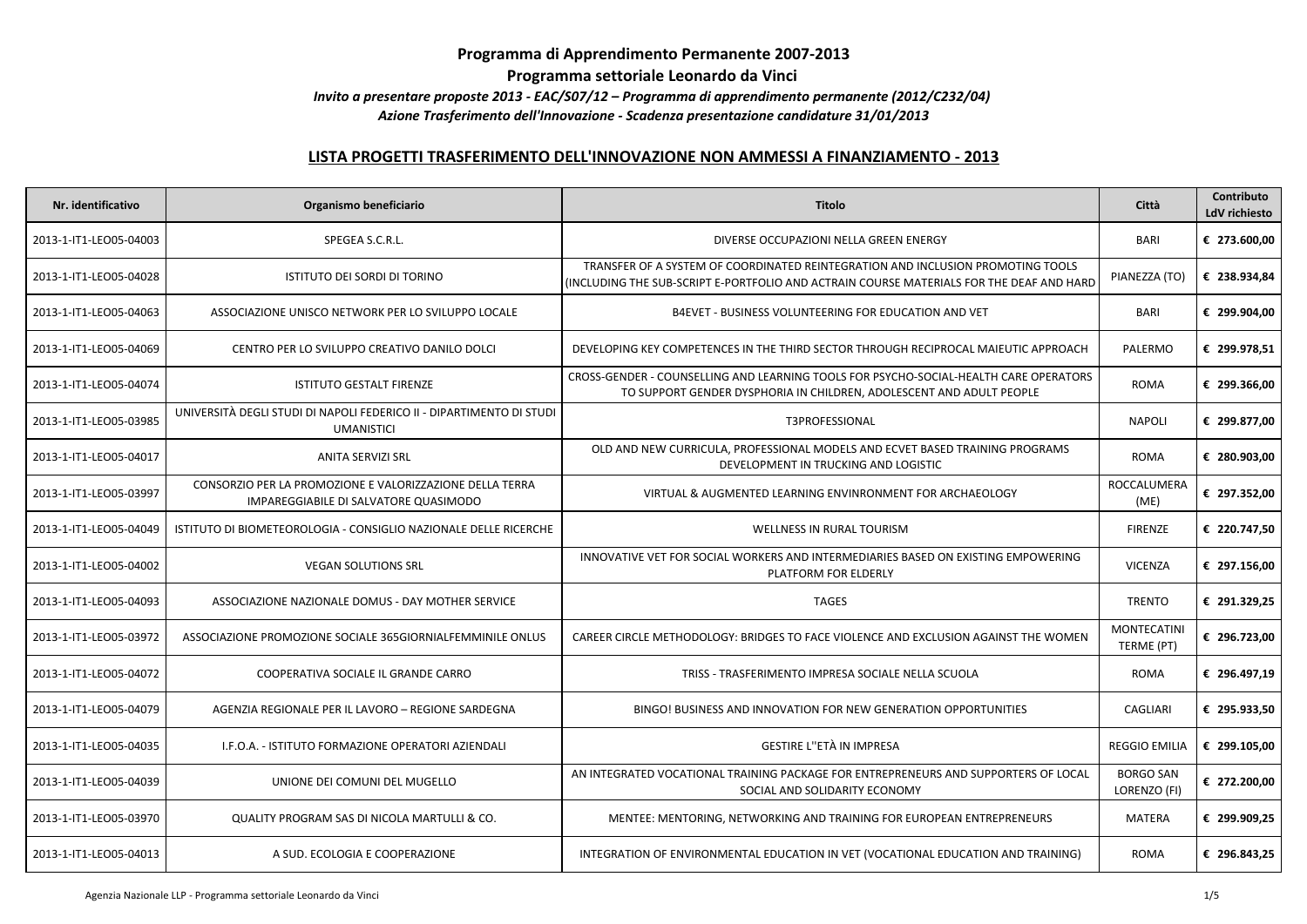| Nr. identificativo     | Organismo beneficiario                                                                   | <b>Titolo</b>                                                                                                                                      | Città                  | Contributo<br>LdV richiesto |
|------------------------|------------------------------------------------------------------------------------------|----------------------------------------------------------------------------------------------------------------------------------------------------|------------------------|-----------------------------|
| 2013-1-IT1-LEO05-04011 | N.T.A. S.R.L. - NUOVE TECNOLOGIE APPLICATE                                               | E HOREC@ - AN INNOVATIVE MODEL FOR VOCATIONAL TRAINING IN THE<br><b>HORECA SECTOR</b>                                                              | <b>ROMA</b>            | € 213.905,08                |
| 2013-1-IT1-LEO05-04027 | TEATRO DEL PRATELLO SOCIETÀ COOPERATIVA SOCIALE                                          | YOCAT-YOUNG OFFENDERS COMMUNITY ART THEATRE                                                                                                        | <b>BOLOGNA</b>         | € 299.583,00                |
| 2013-1-IT1-LEO05-03973 | UNIVERSITÀ DEL SANNIO                                                                    | <b>QUALITY AND INTERNATIONALIZATION FOR SMALL OLIVE OIL PRODUCERS</b>                                                                              | <b>BENEVENTO</b>       | € 256.529,05                |
| 2013-1-IT1-LEO05-03992 | PROVINCIA DI REGGIO CALABRIA - SETTORE 3 SISTEMI INFORMATICI,<br>INNOVAZIONE TECNOLOGICA | PUBLIC ADMINISTRATIONS ON SOCIAL MEDIA                                                                                                             | <b>REGGIO CALABRIA</b> | € 299.979,00                |
| 2013-1-IT1-LEO05-04048 | CIOFS - FORMAZIONE PROFESSIONALE                                                         | INNOVATIVE TECHNOLOGY ENHANCED SELF EVALUATION AND LEARNING SYSTEM 2.0 SYSTEM<br>PREVENTING AND CONTRASTING NEET IN IVET                           | <b>ROMA</b>            | € 291.591,00                |
| 2013-1-IT1-LEO05-04051 | ESIP - ENTE SOMASCO ISTRUZIONE PROFESSIONALE                                             | TRANSFERT D'INNOVATION POUR DÉVELOPPER LA FORMATION PROFESIONNELLE DANS LE DOMAINE DE<br>LA MAINTENANCE ET DE LA SÉCURITÉ DES ASCENSEURS EN EUROPE | COMO                   | € 295.783,92                |
| 2013-1-IT1-LEO05-04081 | UNIVERSITÀ DEGLI STUDI DI ROMA SAPIENZA                                                  | PRACTICE ENTERPRISE FOR LANGUAGE LEARNING AND INTERCULTURAL COMUNICATION - TOI                                                                     | <b>ROMA</b>            | € 268.267,00                |
| 2013-1-IT1-LEO05-04014 | PROVINCIA DI LIVORNO                                                                     | EMPLOYMENT PASSPORT FOR YOUNG UNEMPLOYED                                                                                                           | LIVORNO                | € 291.945,75                |
| 2013-1-IT1-LEO05-04055 | FONDAZIONE GIACOMO RUMOR - CENTRO PRODUTTIVITÀ VENETO                                    | COMPETENCES MATCHING DEVICE FOR INTERNSHIP PROJECTS AND FOR LIFE LONG LEARNING<br>PROGRAMME                                                        | <b>VICENZA</b>         | € 300.000,00                |
| 2013-1-IT1-LEO05-03965 | SCUOLA UNIVERSITARIA EUROPEA PER IL TURISMO                                              | <b>BE-MULTILINGUAL 2</b>                                                                                                                           | MILANO                 | € 263.400,00                |
| 2013-1-IT1-LEO05-04067 | CENTRO STUDI ED INIZIATIVE EUROPEO                                                       | VOCATIONAL OPPORTUNITIES IN CULTURAL EVENTS                                                                                                        | <b>TRAPPETO (PA)</b>   | € 298.672,00                |
| 2013-1-IT1-LEO05-04016 | ASSOCIAZIONE GRUPPO EUROCONSULT                                                          | TOMORROW IS ANOTHER DAY                                                                                                                            | CATANIA                | € 294.614,79                |
| 2013-1-IT1-LEO05-04026 | ISTITUTO TECNICO INDUSTRIALE STATALE D"ISTRUZIONE SUPERIORE<br>"GALILEO GALILEI"         | ANIMATED TRAINING VERSUS DROP-OUTS                                                                                                                 | LIVORNO                | € 297.836,25                |
| 2013-1-IT1-LEO05-04030 | LINK CONSULTING SRL                                                                      | QUALIC.S.RE: QUALIFICATION FOR CORPORATE SOCIAL RESPONSABILITY PRACTICIONER                                                                        | POTENZA                | € 241.189,00                |
| 2013-1-IT1-LEO05-04060 | ISTITUTI CONSORZIATI DI STUDI RICERCHE E FORMAZIONE                                      | REDUCING LGBT DISCRIMINATION AND IMPROVING DIVERSITY IN WORKPLACE.<br>COUNSELLING AND TRAINING TOOLS FOR ENTERPRISES                               | <b>NAPOLI</b>          | € 295.230,00                |
| 2013-1-IT1-LEO05-03980 | TECNOLOGIE INNOVATIVE PER IL CONTROLLO AMBIENTALE E LO SVILUPPO<br>SOSTENIBILE           | HEALTH AND SAFETY IN ELECTROMAGNETIC FIELDS IN WELDING                                                                                             | <b>GENOVA</b>          | € 247.008,31                |
| 2013-1-IT1-LEO05-04086 | SEND ASSOCIAZIONE                                                                        | "TOY ENTREPRENEURIAL ON THE JOB LEARNING"                                                                                                          | PALERMO                | € 300.000,00                |
| 2013-1-IT1-LEO05-04054 | ARTHA SRL                                                                                | <b>UPGRADING</b>                                                                                                                                   | PALERMO                | € 188.949,00                |
| 2013-1-IT1-LEO05-04080 | <b>GESFOR SRL</b>                                                                        | <b>GIVE AN OPPORTUNITY TO NEET</b>                                                                                                                 | POZZUOLI (NA)          | € 257.449,00                |
| 2013-1-IT1-LEO05-04082 | CENTRO RICERCHE PRODUZIONI VEGETALI SOC. COOP.                                           | INTUITION-TUTORIALS FOR INNOVATION ON FOOD                                                                                                         | CESENA                 | € 287.250,00                |
| 2013-1-IT1-LEO05-04091 | CASA CIRCONDARIALE DI BENEVENTO                                                          | DJ-NOISE: DEVELOPMENT IN JAIL - NETWORK OF INCUBATORS OF SOCIAL ENTERPRISE                                                                         | <b>BENEVENTO</b>       | € 299.949,00                |
| 2013-1-IT1-LEO05-03969 | EUROCREA MERCHANT SRL                                                                    | RECOVERY THE CRISIS THROUGH ENTREPRENEURIAL ATTITUDE                                                                                               | MILANO                 | € 273.585,00                |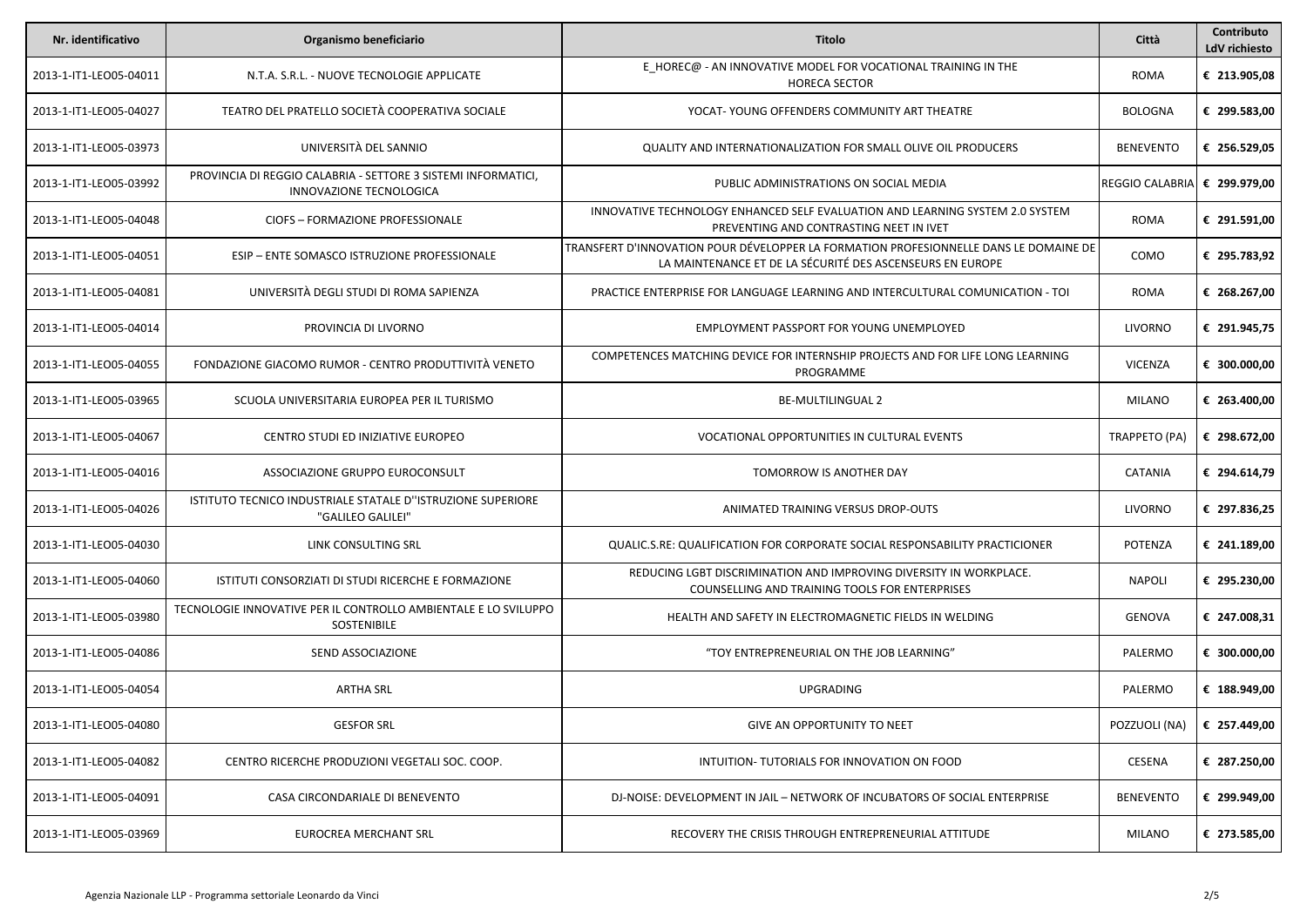| Nr. identificativo     | Organismo beneficiario                                                                         | Titolo                                                                                                                                                               | Città                      | Contributo<br>LdV richiesto |
|------------------------|------------------------------------------------------------------------------------------------|----------------------------------------------------------------------------------------------------------------------------------------------------------------------|----------------------------|-----------------------------|
| 2013-1-IT1-LEO05-04023 | ISTITUTO TECNICO AGRARIO STATALE EMILIO SERENI                                                 | NEW AGRICULTURE AND GASTRONOMY EDUCATIONAL SYSTEM                                                                                                                    | <b>ROMA</b>                | € 300.000,00                |
| 2013-1-IT1-LEO05-03976 | ISTITUTO PRIVATO DI RIABILITAZIONE MADRE DELLA DIVINA PROVVIDENZA<br>DEI PASSIONISTI DI AGAZZI | T.RE.SY.                                                                                                                                                             | AREZZO                     | € 284.699,47                |
| 2013-1-IT1-LEO05-04033 | ITALIAN DEVELOPMENT PARTNER SAS                                                                | <b>INNOVATIVE</b>                                                                                                                                                    | PESCARA                    | € 165.738,00                |
| 2013-1-IT1-LEO05-03987 | CONFORM CONSULENZA FORMAZIONE E MANAGEMENT S.C.A.R.L.                                          | I.D.E.A-INITIATIVE TO DEVELOP ENTREPRENEURIAL ACTIVITIES                                                                                                             | AVELLINO                   | € 299.985,00                |
| 2013-1-IT1-LEO05-04020 | UNIONE ITALIANA DEI CIECHI E DEGLI IPOVEDENTI                                                  | <b>ELVIS</b>                                                                                                                                                         | <b>ROMA</b>                | € 298.260,54                |
| 2013-1-IT1-LEO05-04076 | INNOVA CONSORZIO PER L'INFORMATICA E LA TELEMATICA S.R.L.                                      | KNOW-HOW TRANSFER FOR INFRASTRUCTURE RISK MANAGEMENT                                                                                                                 | MATERA                     | € 184.984,13                |
| 2013-1-IT1-LEO05-04096 | FORMEZ PA - CENTRO SERVIZI, ASSISTENZA, STUDI E FORMAZIONE PER<br>L"AMMODERNAMENTO DELLE P.A.  | APPROCCI, METODOLOGIE, STRUMENTI INNOVATIVI PER AVVICINARE LA FORMAZIONE NELLA PUBBLICA<br>AMMINISTRAZIONE EUROPEA ALLE NUOVE ESIGENZE ORGANIZZATIVE E PROFESSIONALI | <b>ROMA</b>                | € 293.163,00                |
| 2013-1-IT1-LEO05-03978 | EBTL - ENTE BILATERALE PER IL TURISMO DELLA REGIONE LAZIO                                      | DIVERSITY MANAGEMENT FOR ADVANCED MIGRANTS INTEGRATION IN THE TOURISM SECTOR                                                                                         | <b>ROMA</b>                | € 294.092,00                |
| 2013-1-IT1-LEO05-04050 | ISTITUTO SUPERIORE PER LA FORMAZIONE - CGIL                                                    | TRANSORIENTA                                                                                                                                                         | <b>ROMA</b>                | € 299.810,00                |
| 2013-1-IT1-LEO05-03963 | UNIONE REGIONALE DELLE CAMERE DI COMMERCIO INDUSTRIA<br>ARTIGIANATO AGRICOLTURA DEL VENETO     | SOCINNO - SOCIAL INNOVATION FOR EUROPEAN SMES                                                                                                                        | VENEZIA<br><b>MARGHERA</b> | € 299.833,00                |
| 2013-1-IT1-LEO05-04012 | REGIONE UMBRIA - DIREZIONE REGIONALE SALUTE, COESIONE SOCIALE E<br>SOCIETÀ DELLA CONOSCENZA    | SALUS. FOOD CULTURE AND WELLNESS: NUOVE COMPETENZE PER L'IFP E IL MERCATO DEL LAVORO                                                                                 | PERUGIA                    | € 293.049,45                |
| 2013-1-IT1-LEO05-04045 | ASSOCIAZIONE TDM 2000                                                                          | MANAGE OCCUPATIONAL STRESS EFFECTIVELY                                                                                                                               | CAGLIARI                   | € 186.554,00                |
| 2013-1-IT1-LEO05-04084 | CITTÀ DI BRA                                                                                   | <b>DYNAMIZE</b>                                                                                                                                                      | BRA (CN)                   | € 280.987,00                |
| 2013-1-IT1-LEO05-03967 | UNIVERSITÀ DEGLI STUDI G. D'ANNUNZIO DI CHIETI-PESCARA                                         | TRINITY OF MANAGEMENT®. CONTINUOUS TRAINING FOR A NEW GENERATION OF TEACHERS AND<br>TRAINERS ABLE TO PROVIDE EFFECTIVE BUSINESS COACHING WITHIN VET INSTITUTIONS.    | <b>CHIETI</b>              | € 214.822,00                |
| 2013-1-IT1-LEO05-04036 | FORSER - FORMAZIONE E SERVIZI PER LA PUBBLICA AMMINISTRAZIONE                                  | EUROPEAN TRAINER FOR PUBLIC ADMINISTRATION                                                                                                                           | <b>UDINE</b>               | € 298.899,66                |
| 2013-1-IT1-LEO05-04053 | INFORCOOP - ISTITUTO NAZIONALE DI FORMAZIONE DELLA LEGA DELLE<br><b>COOPERATIVE E MUTUE</b>    | DIVERSITY-POAR                                                                                                                                                       | <b>ROMA</b>                | € 289.895,11                |
| 2013-1-IT1-LEO05-04066 | AUSER TERRITORIALE RIMINI                                                                      | <b>BRIGHT GREEN PROJECT</b>                                                                                                                                          | RIMINI                     | € 295.722,00                |
| 2013-1-IT1-LEO05-03991 | <b>ISTITUTO TEATRALE EUROPEO</b>                                                               | ARTE COUNSELING TEATRO A ORIENTAMENTO SOCIALE                                                                                                                        | <b>ROMA</b>                | € 299.949,00                |
| 2013-1-IT1-LEO05-04089 | ISTITUTO DI SCIENZE E TECNOLOGIE DELLA COGNIZIONE - CONSIGLIO<br>NAZIONALE DELLE RICERCHE      | INNOVATIVE DEAF ENGAGING ADVANCED E-LEARNING                                                                                                                         | <b>ROMA</b>                | € 292.701,00                |
| 2013-1-IT1-LEO05-04009 | FOCSIV (FEDERATION OF CHRISTIAN INTERNATIONAL VOLUNTARY SERVICE<br>ORGANISATIONS)              | E-GLODEV & SECOND LIFE                                                                                                                                               | <b>ROMA</b>                | € 265.755,37                |
| 2013-1-IT1-LEO05-04041 | ASSOCIAZIONE NAZIONALE FILIERA INDUSTRIA AUTOMOBILISTICA                                       | IMPROVING PROCESS MANAGEMENT AND ORGANISATION IN THE VEHICLES INDUSTRY                                                                                               | <b>TORINO</b>              | € 296.082.99                |
| 2013-1-IT1-LEO05-04059 | ISTITUTO STATALE "EUGENIO MONTALE"                                                             | <b>LINK 2.0</b>                                                                                                                                                      | PONTEDERA (PI)             | € 248.220,00                |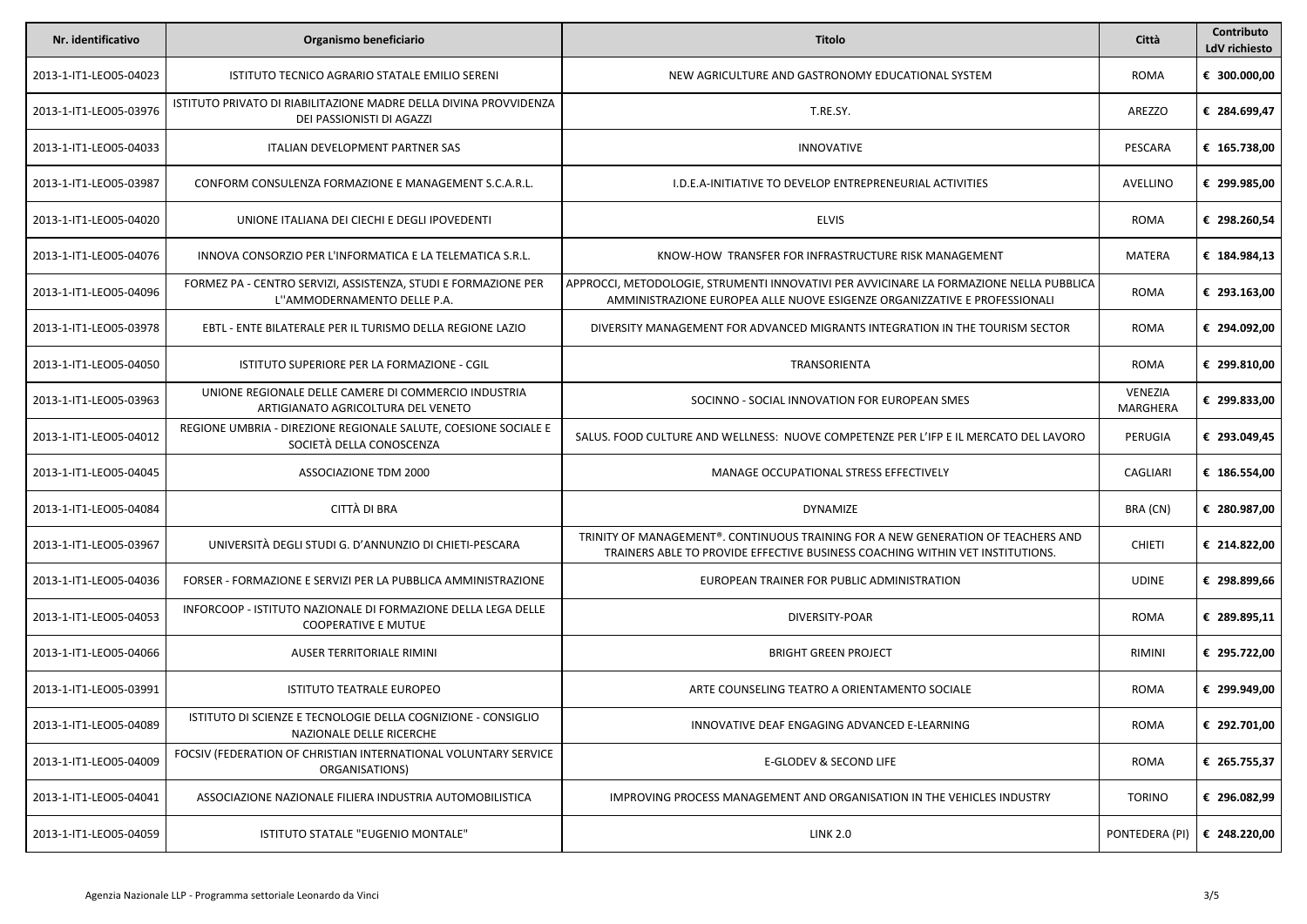| Nr. identificativo     | Organismo beneficiario                                                                         | Titolo                                                                                                                                                               | Città                               | Contributo<br>LdV richiesto |
|------------------------|------------------------------------------------------------------------------------------------|----------------------------------------------------------------------------------------------------------------------------------------------------------------------|-------------------------------------|-----------------------------|
| 2013-1-IT1-LEO05-04071 | ROMA CAPITALE - DIPARTIMENTO RISORSE UMANE                                                     | ALWAYS - ALWAYS LEARNING ALWAYS AT WORK                                                                                                                              | ROMA                                | € 300.000,00                |
| 2013-1-IT1-LEO05-04056 | FONDAZIONE POLITECNICO DI MILANO                                                               | LET'S MAKE APPRENTICESHIP EFFECTIVE FOR ALL                                                                                                                          | MILANO                              | € 292.962,75                |
| 2013-1-IT1-LEO05-04090 | <b>AGEFORM SCARL</b>                                                                           | ADVANCED LANGUAGE PREPARATION FOR POWER ENGINEERING SPECIALISTS TO FOSTER TRANSVERSAL<br>COMPETENCE IN VET TRAINING                                                  | NOVARA                              | € 270.350,60                |
| 2013-1-IT1-LEO05-03993 | CENTRO SPERIMENTALE DEL MOBILE E DELL'ARREDAMENTO SRL S.C.A R.L.                               | SUPPORT SMES TOWARDS METHAMORPHOSIS AND GLOBALISATION                                                                                                                | POGGIBONSI (SI)                     | € 261.859,68                |
| 2013-1-IT1-LEO05-04007 | AMICUCCI FORMAZIONE SRL                                                                        | TRAIN@PILLS: SUPPORT THE CONTINUOUS TRAINING OF VET TRAINERS AND TUTORS THROUGH MEP<br><b>METHODOLOGY</b>                                                            | CIVITANOVA<br>MARCHE (MC)           | € 299.835,21                |
| 2013-1-IT1-LEO05-04037 | ACCADEMIA EUROPEA DI FIRENZE                                                                   | HUMAN RIGHTS BASED LEADERSHIP                                                                                                                                        | FIRENZE                             | € 300.000,00                |
| 2013-1-IT1-LEO05-04070 | <b>FATTORIE FAGGIOLI</b>                                                                       | TOURISTIC FARM ACTIVITIES FOR RURAL MANAGEMENT                                                                                                                       | <b>CIVITELLA DI</b><br>ROMAGNA (FC) | € 299.210,00                |
| 2013-1-IT1-LEO05-03962 | ISTITUTO ITALIANO DELLA SALDATURA - ENTE MORALE                                                | GENDER AND EQUALITY ISSUES ON THE TECHNOLOGICAL JOB MARKET                                                                                                           | GENOVA                              | € 250.755,00                |
| 2013-1-IT1-LEO05-03979 | CONFAPI ALESSANDRIA - ASSOCIAZIONE PICCOLE E MEDIE INDUSTRIE DELLA<br>PROVINCIA DI ALESSANDRIA | COMP.VET                                                                                                                                                             | ALESSANDRIA                         | € 298.607,80                |
| 2013-1-IT1-LEO05-03982 | ISTITUTO PER LA RICERCA SOCIALE                                                                | SERVICE LEARNING IN VET: ACQUIRING KEY COMPETENCES FOR EMPLOYABILITY AND ACTIVE<br><b>CITIZENSHIP</b>                                                                | MILANO                              | € 299.515,00                |
| 2013-1-IT1-LEO05-04044 | ASSOCIAZIONE REGIONALE COMUNI DEL LAZIO                                                        | SPECIFIC TRAINING FOR GERONTOLOGIST TO BETTER PROMOTE INDEPENDENCE AND QUALITY OF LIFE<br>OF DEPENDENT PEOPLE                                                        | <b>ROMA</b>                         | € 212.574,13                |
| 2013-1-IT1-LEO05-03966 | AGENZIA PROVINCIALE PER L'ENERGIA, L'AMBIENTE E LO SVILUPPO<br>SOSTENIBILE S.R.L.              | ECOLOGICAL APPROACH FOR THE NEXT DECADES - TRANSFER OF ECO-INNOVATION                                                                                                | SIENA                               | € 299.580,00                |
| 2013-1-IT1-LEO05-04097 | MAG SOCIETÀ MUTUA PER L'AUTOGESTIONE                                                           | APPRENDERE A GESTIRE L''IMPRESA SOCIALE: CREAZIONE E ORIENTAMENTO IN EUROPA.                                                                                         | <b>VERONA</b>                       | € 295.273,00                |
| 2013-1-IT1-LEO05-03981 | POLITECNICO DI TORINO                                                                          | WEB3D-BASED LEARNING AND TRAINING IN THE FIELD OF THE INITIAL VOCATIONAL TRAINING AND<br><b>EDUCATION</b>                                                            | <b>TORINO</b>                       | € 300.000,00                |
| 2013-1-IT1-LEO05-04032 | COORDINAMENTO NAZIONALE COMUNITÀ DI ACCOGLIENZA                                                | AN.CO.R.A.                                                                                                                                                           | <b>ROMA</b>                         | € 299.692,80                |
| 2013-1-IT1-LEO05-04088 | ISTITUTO INTERNAZIONALE PER GLI ALTI STUDI SCIENTIFICI E.R.CAIANIELLO                          | E-LEARNING PLATFORM FOR IMPLAMENTETION OF ECVET IN ICT FOR ENVIRONMENTAL SUSTAINABILITY<br>(E-LPLAT ECVET ICT FOR ES)                                                | <b>VIETRI SUL MARE</b><br>(SA)      | € 296.548,50                |
| 2013-1-IT1-LEO05-04005 | FONDAZIONE SCUOLA NAZIONALE SERVIZI                                                            | COMPETENCE FOR HOUSEHOLDS: OCCUPATION, OPPORTUNITY AND SERVICES                                                                                                      | PERUGIA                             | € 269.046,00                |
| 2013-1-IT1-LEO05-03964 | PALAZZO SPINELLI PER L'ARTE E IL RESTAURO                                                      | ART AND RESTORATION THESAURUS OPEN ONLINE SYSTEM                                                                                                                     | <b>FIRENZE</b>                      | € 300.000,00                |
| 2013-1-IT1-LEO05-03984 | ENAIP TOSCANA FORMAZIONE E LAVORO                                                              | THE 21ST CENTURY TRAINER - PEDAGOCICAL METHODOLOGIES FOR TRAINERS                                                                                                    | <b>FIRENZE</b>                      | € 224.939,00                |
| 2013-1-IT1-LEO05-04038 | SMILE TOSCANA - ASSOCIAZIONE SISTEMI E METODOLOGIE INNOVATIVE PER<br>IL LAVORO E L'EDUCAZIONE  | LEARNING TO TEACH SOCIAL INNOVATION COMPETENCES: TRANSFER, CONFIGURATION AND<br>DEVELOPMENT OF A MULTIDISCIPLINARY MODEL TO TRAIN TEACHERS FOR PROMOTING TRANSVERSAL | <b>FIRENZE</b>                      | € 300.000,00                |
| 2013-1-IT1-LEO05-04061 | KAIROS S.P.A.                                                                                  | IMPROVING CHILD CARE SECTOR TRANSPARENCY                                                                                                                             | VENEZIA                             | € 295.110.00                |
| 2013-1-IT1-LEO05-04085 | ENTE CONFEDERALE DI ISTRUZIONE PROFESSIONALE PER L'ARTIGIANATO E<br>LE PICCOLE IMPRESE - ECIPA | EUROPEAN TRANSFER OF INNOVATION IN LABOUR IN ENTERPRISE                                                                                                              | ROMA                                | € 299.828,02                |